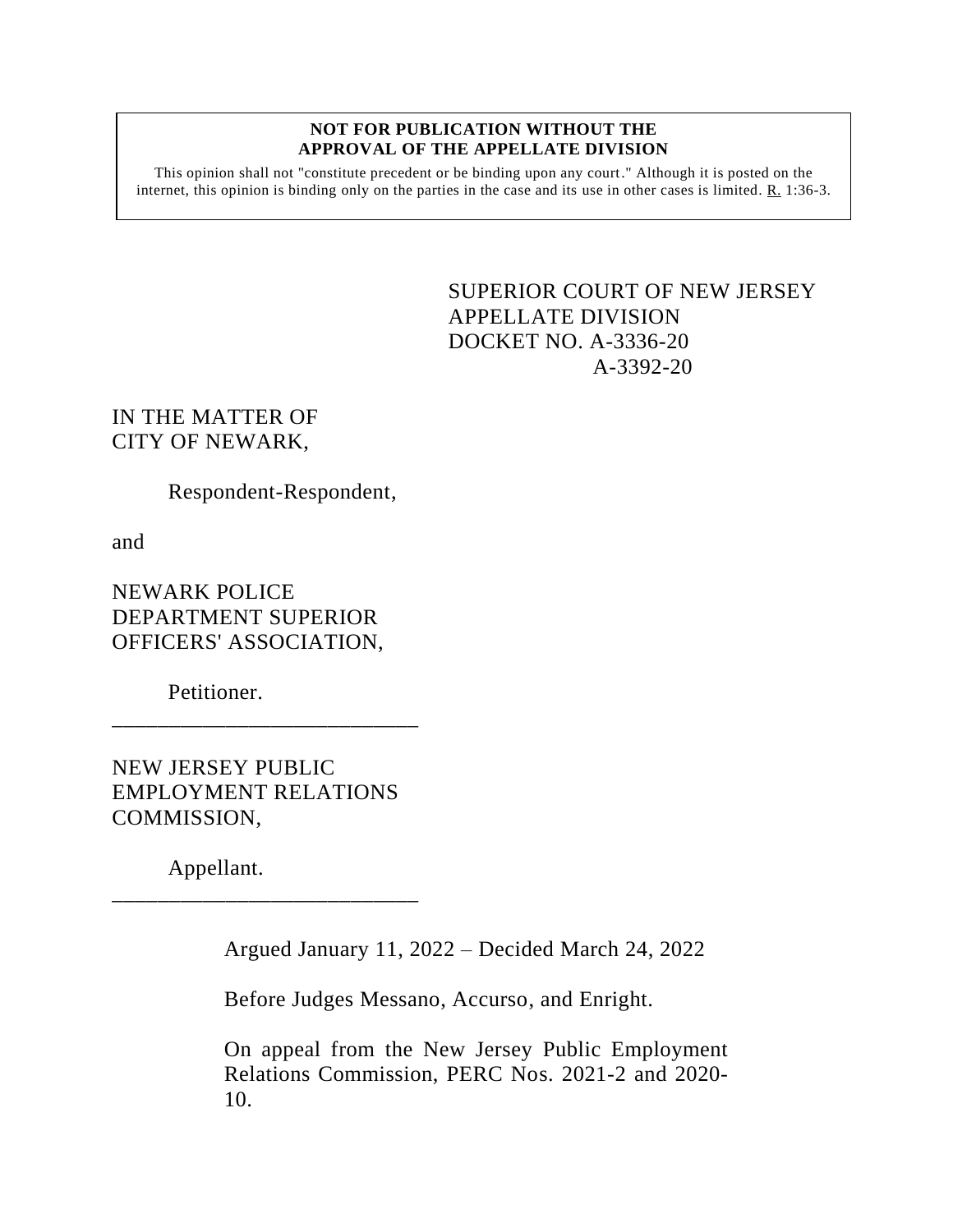Christine Lucarelli, General Counsel, argued the cause for appellant (Christine Lucarelli, General Counsel, attorney; Christine Lucarelli, on the briefs).

Sean P. Joyce argued the cause for respondent (Carmagnola & Ritardi, LLC, attorneys; Sean P. Joyce and Stephanie Torres, on the brief).

# PER CURIAM

In these consolidated appeals, the Public Employment Relations Commission (PERC) seeks to enforce two final decisions in which PERC held the City of Newark (City) violated the New Jersey Employer-Employee Relations Act (EERA), N.J.S.A. 34:13A-1 to -55. The Newark Police Superior Officers Association  $(SOA)^1$  initiated unfair practice charges by asserting the City repudiated the negotiated grievance procedure in the parties' collective negotiations agreement (CNA).

The SOA's initial grievances alleged the City violated the terms of the CNA: (1) by refusing to pay active SOA members longevity on payments for compensatory time; and (2) by failing to pay two SOA members for unused vacation days upon their retirement. Both grievances were sustained by the City's Police Director (Police Director) at the time, pursuant to Step 5 of the

<sup>&</sup>lt;sup>1</sup> The SOA represents all superior officers in the City's police department in the ranks of sergeant, lieutenant, and captain.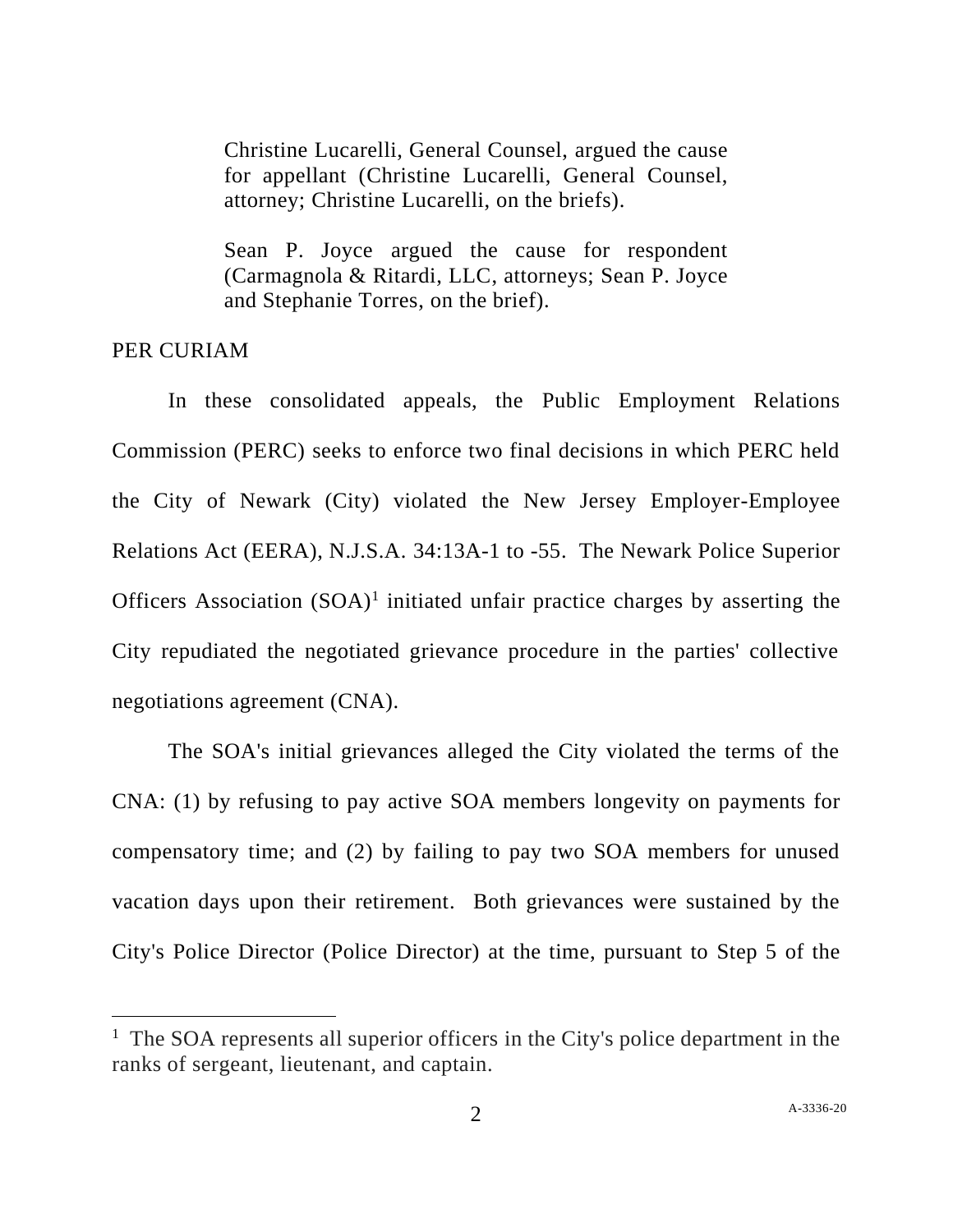CNA's grievance procedure. The City never invoked Step 6 of the CNA's grievance procedure, which required submission of the grievances to binding arbitration.

When the City failed to implement the Police Director's decisions, the SOA filed unfair practice charges with PERC, alleging the City violated EERA, specifically, N.J.S.A. 34:13A-5.4(a)(1), (3), and  $(5)^2$ . One unfair practice charge, C-2014-234, cited the failure to comply with the Police Director's order that the City "calculate longevity due on all past compensatory time payouts and include longevity on all future compensatory time payouts for all affected members." The SOA filed two other unfair practice charges, C-2014-169 and C-2014-170, based on the City's failure to compensate the two retired captains

 $2$  These provisions prohibit public employers, their representatives, or agents from:

<sup>(1)</sup> Interfering with, restraining or coercing employees in the exercise of the rights guaranteed to them by this  $act[:,] \ldots (3)$  Discriminating in regard to hire or tenure of employment or any term or condition of employment to encourage or discourage employees in the exercise of the rights guaranteed to them by this  $act[$ ;  $\ldots$  (5) Refusing to negotiate in good faith with a majority representative . . . .

The Director of Unfair Practices dismissed the SOA's allegation that the City violated N.J.S.A. 34:13A-5.4(a)(7), "Violating any of the rules and regulations established by [PERC]," finding the SOA's allegations did not meet the complaint issuance standard.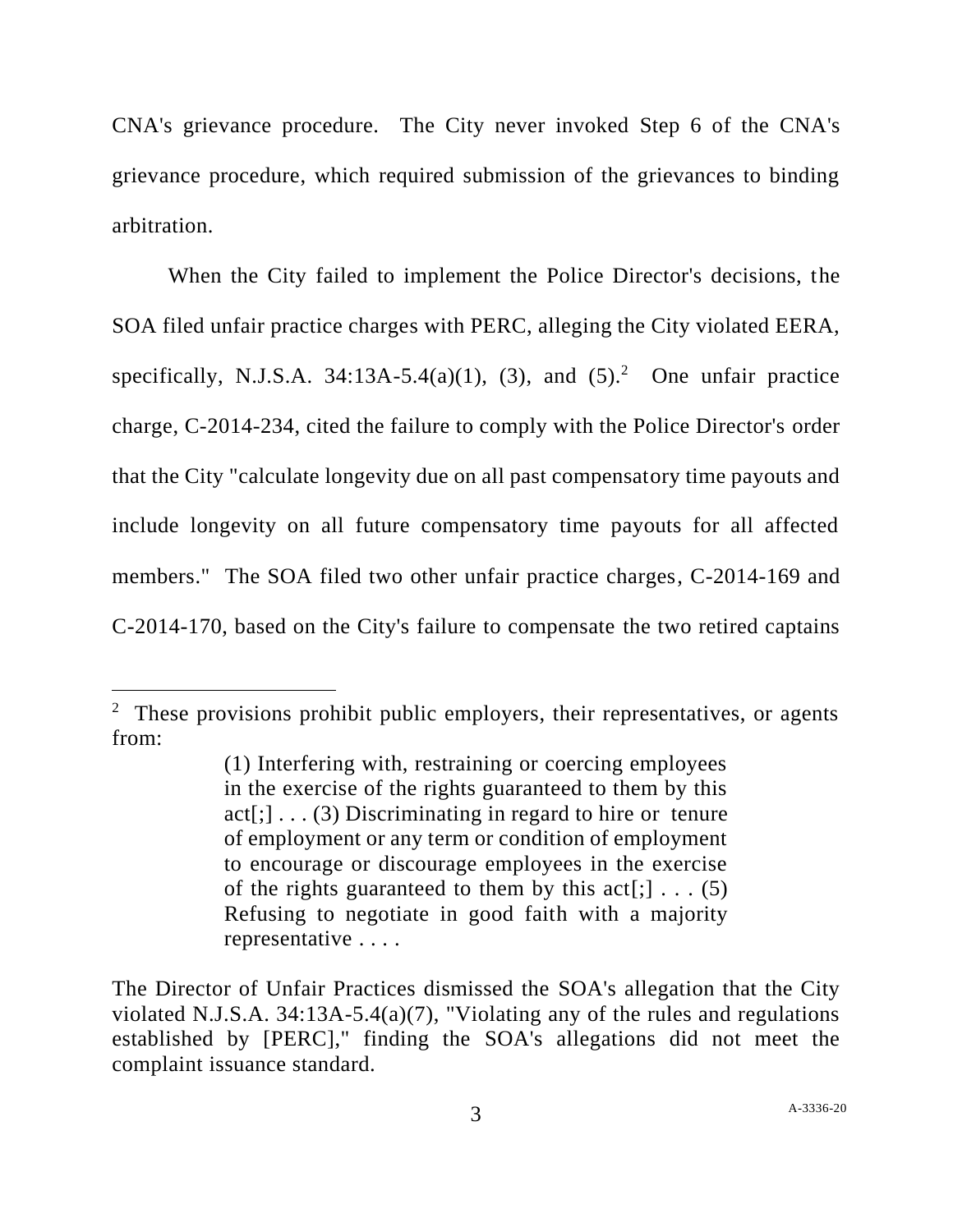for unused vacation time, in one case, twenty-nine days, and in the other, fortythree days, as ordered by the Police Director.

The SOA moved for summary judgment, and the City cross-moved for similar relief before the hearing examiner. See N.J.A.C. 19:14-2.1(a) (explaining the process for forwarding a complaint to a hearing examiner); N.J.A.C. 19:14-4.8(a) (permitting the forwarding of summary judgment motions to a hearing examiner). The hearing examiner issued a written decision on the motions and cross-motions.

### C-2014-234

As to the longevity/compensatory time issue, the City conceded the Police Director sustained the SOA's grievance, but it argued his decision violated the terms of the CNA. The hearing examiner observed that the City never sought arbitration as permitted by the CNA. She concluded an employer's refusal to "abide by a decision of its designated grievance representative constitute[d] a refusal to negotiate in good faith in violation of [N.J.S.A. 34:13A]-5.4(a)(5)."

The hearing examiner noted it was not PERC's role "to substitute its judgment for the judgment of the City's designated grievance representative who evaluated the substantive and procedural merits of the underlying issue." She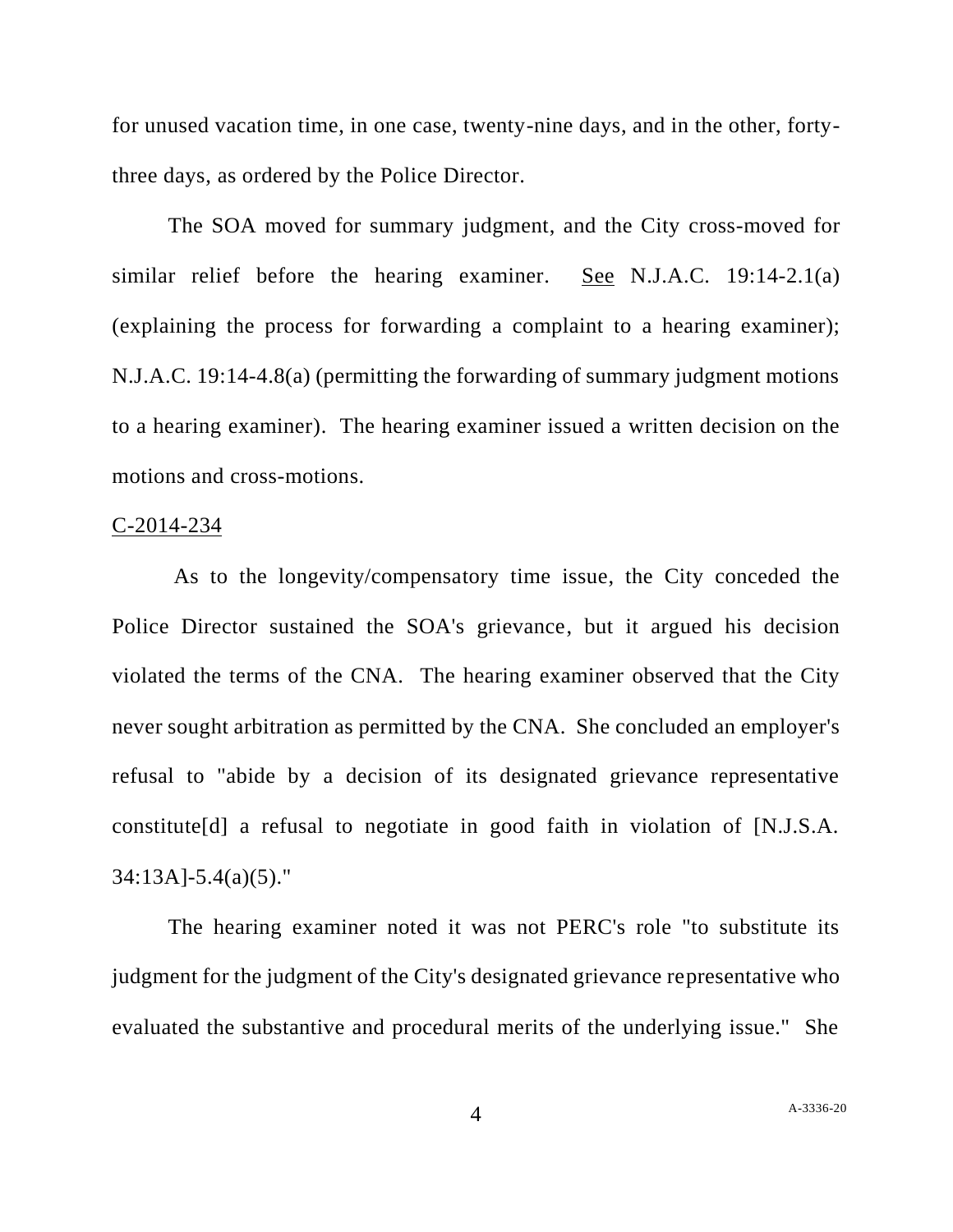concluded the City violated sections (a)(1) and (a)(5) of N.J.S.A. 34:13A-5.4. Among other things, her recommended order required the City to implement the Police Director's decision "providing longevity payments due on all compensatory time payouts made to active SOA members from 2010 to the present and . . . include longevity on all future compensatory time payouts made to active SOA members."

The City never filed exceptions to the hearing examiner's report as permitted to do pursuant to N.J.A.C. 19:14-7.3. The hearing examiner's report, therefore, became PERC's final agency decision. See N.J.A.C. 19:14-8.1(b) ("If no exceptions are filed, the recommended decision shall become a final decision unless the Chair or such other Commission designee notifies the parties within [forty-five] days after receipt of the recommended decision that the Commission will consider the matter further.").

We need not set forth the exhaustive steps PERC took to have the City comply with its decision, or the excuses the City provided for its continued noncompliance. It suffices to say that on May 3, 2021, PERC's General Counsel sent a letter to the City's outside counsel reviewing the steps already taken by PERC to seek compliance with the order. In part, the letter stated, "if the City fails to file a certification . . . attesting to its compliance . . . by May 17, 2021,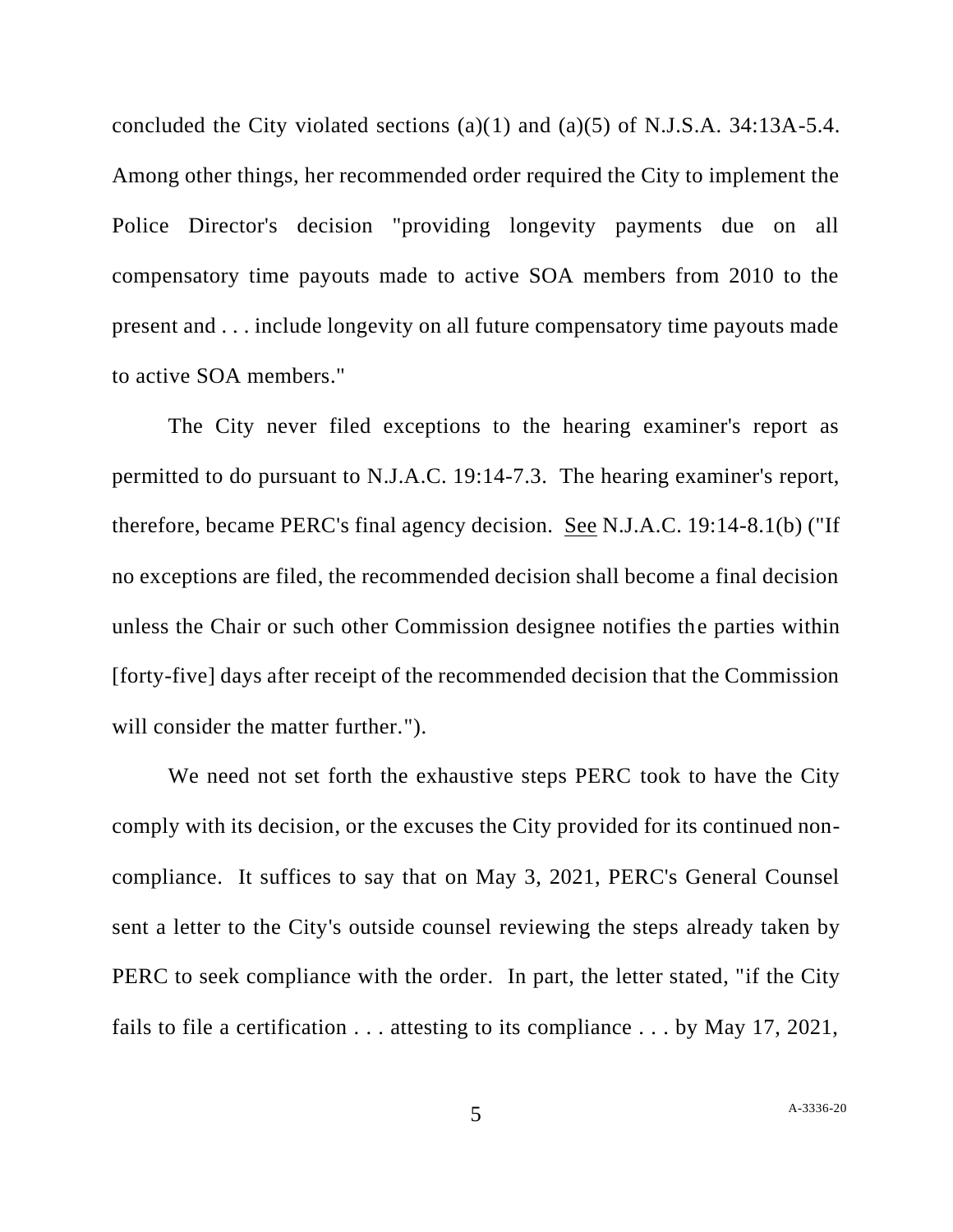this agency will initiate litigation pursuant to N.J.S.A. 34:13A-5.4(f) to secure compliance and enforcement of the [o]rder." The City answered that it would not comply, citing a suit filed by another member of the SOA in the Law Division seeking the same relief. Urging the need for consistent results, the City "respectfully suggest[ed] that PERC . . . not proceed further on this matter until the matter and the merits can be concluded in Superior Court."

PERC then filed its motion for leave to appeal, which we granted.

### C-2014-169; C-2014-170

The proceedings before PERC regarding the Police Director's decision that two retired police captains were entitled to compensation for unused vacation time upon retirement followed a similar, but not identical, course. The SOA moved for summary judgment, and the City cross-moved for summary judgment, in part, arguing the Police Director's decision violated State law.

The same hearing examiner issued a written decision on the motions, again observing the City conceded the Police Director upheld the SOA's grievances and the City failed to seek arbitration, although it was entitled to do so under Step 6 of the CNA's grievance procedure. She noted the City's assertion that awarding compensation for unused vacation time upon retirement violated N.J.S.A. 11A-6.3 and N.J.A.C. 4A:6-1.2.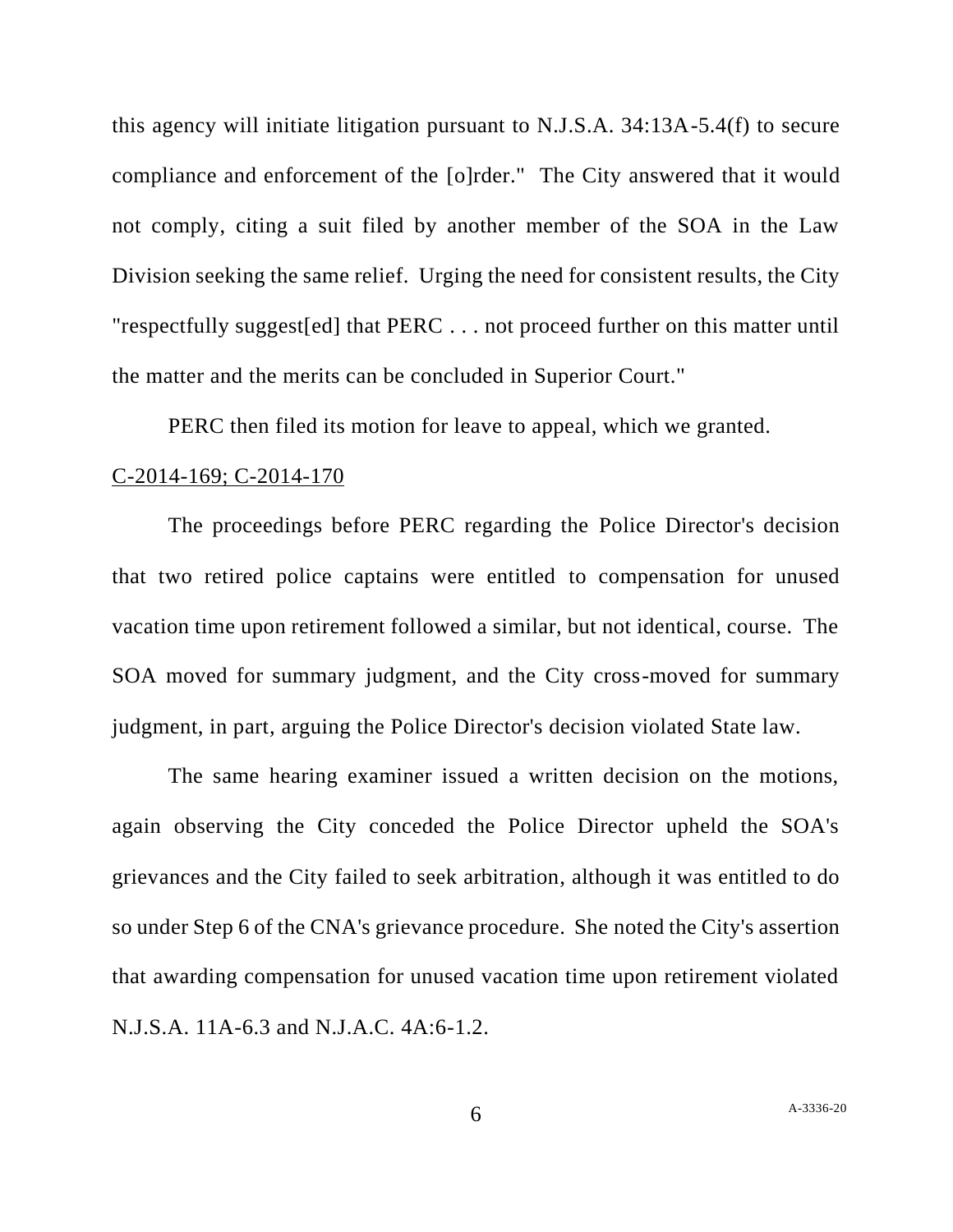However, the hearing examiner did not address that substantive argument. Instead, she again determined that the City's refusal to "abide by a decision of its designated grievance representative constitute[d] a refusal to negotiate in good faith in violation of [N.J.S.A. 34:13A-]5.4(a)(5)." The hearing examiner specifically noted that "if the City deemed [the Police Director's] . . . grievance decisions contrary to statute or regulation, it was incumbent upon the City to file a demand for arbitration in accordance with the parties' negotiated grievance procedure." The hearing examiner's recommended order required the City pay each captain his respective compensation.

The City filed exceptions to the hearing examiner's decision, once again asserting the illegality of paying the retired captains for unused vacations days pursuant to N.J.S.A. 11A:6-3 and N.J.A.C. 4A:6-1.2. PERC issued a final agency decision, adopting and incorporating the factual findings of the hearing examiner. PERC affirmed the legal basis for the hearing examiner's conclusion that the City's refusal to abide by a decision of its designated grievance representative violated EERA.

Furthermore, PERC rejected the argument that the Police Director's decision required the City to violate the law. PERC cited a prior agency decision holding N.J.S.A. 11A:6-3 and N.J.A.C. 4A:6-1.2 "preempt[ed] the carrying over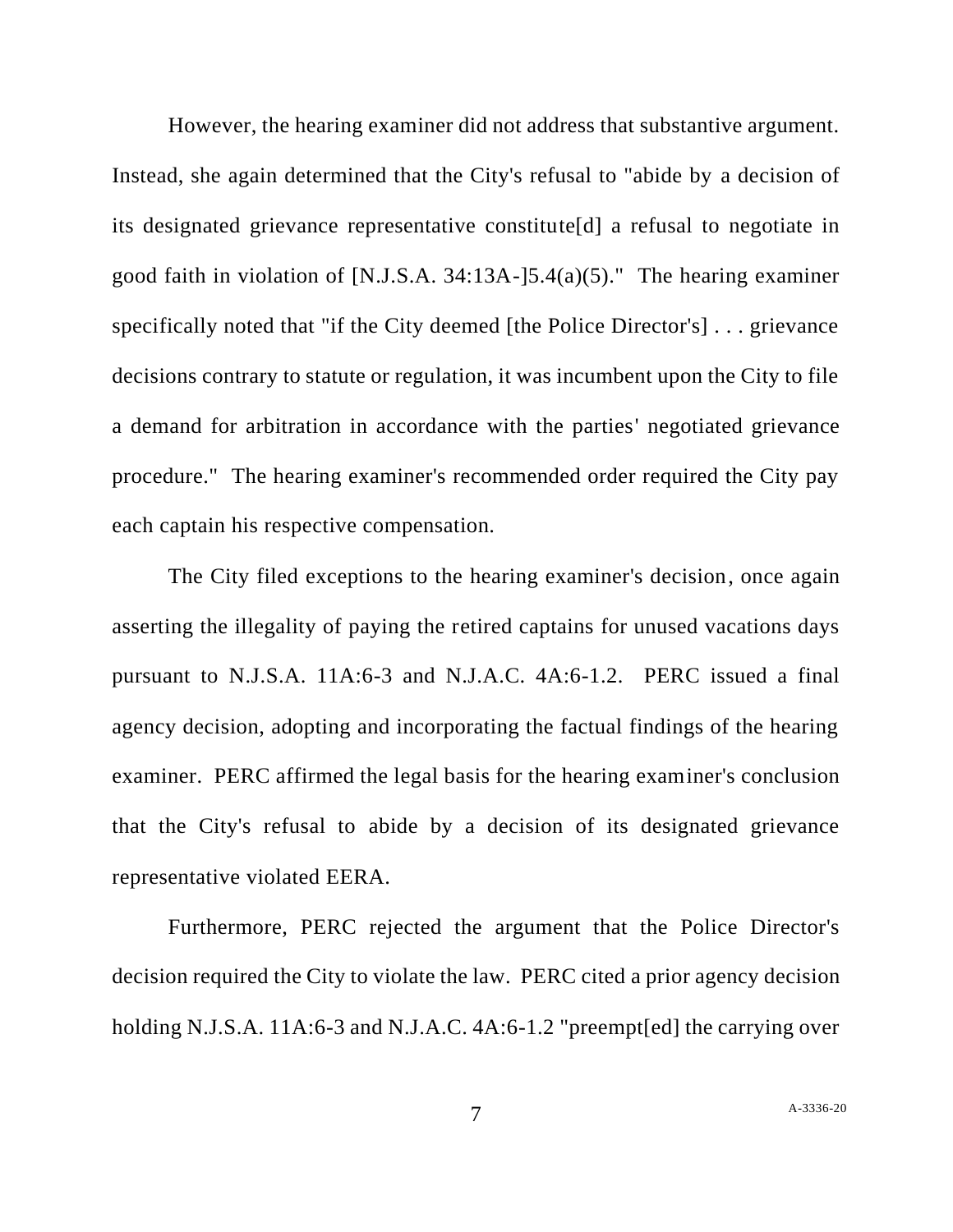of vacation leave not taken in a given year beyond the succeeding year." However, other prior PERC decisions held "the issue of payment for unused accumulated vacation days [was] mandatorily negotiable." PERC noted that in this case, however, the "need for an arbitration award to decide the [SOA's] grievances was obviated by the . . . Police Director's Step 5 grievance decisions . . . and the City's choice not to proceed to arbitration." PERC ordered the City to pay the two retired captains compensation for their unused vacation days. The City never appealed PERC's final August 13, 2020 decision.

Again, we need not detail the steps PERC took to compel the City's compliance. When the City again refused, PERC filed a motion for leave to appeal, which we granted.

PERC argues that despite having sat on its rights by not seeking arbitration under Step 6 of the grievance procedure and by not appealing PERC's final orders, the City has continuously failed to comply. PERC contends the sole issue on appeal is whether the City violated EERA by refusing to negotiate with the SOA in good faith by repudiating the grievance procedure adopted in the CNA. See N.J.S.A. 34:13A-5.4(a)(5) (prohibiting public employers from "[r]efusing to negotiate in good faith . . . or refusing to process grievances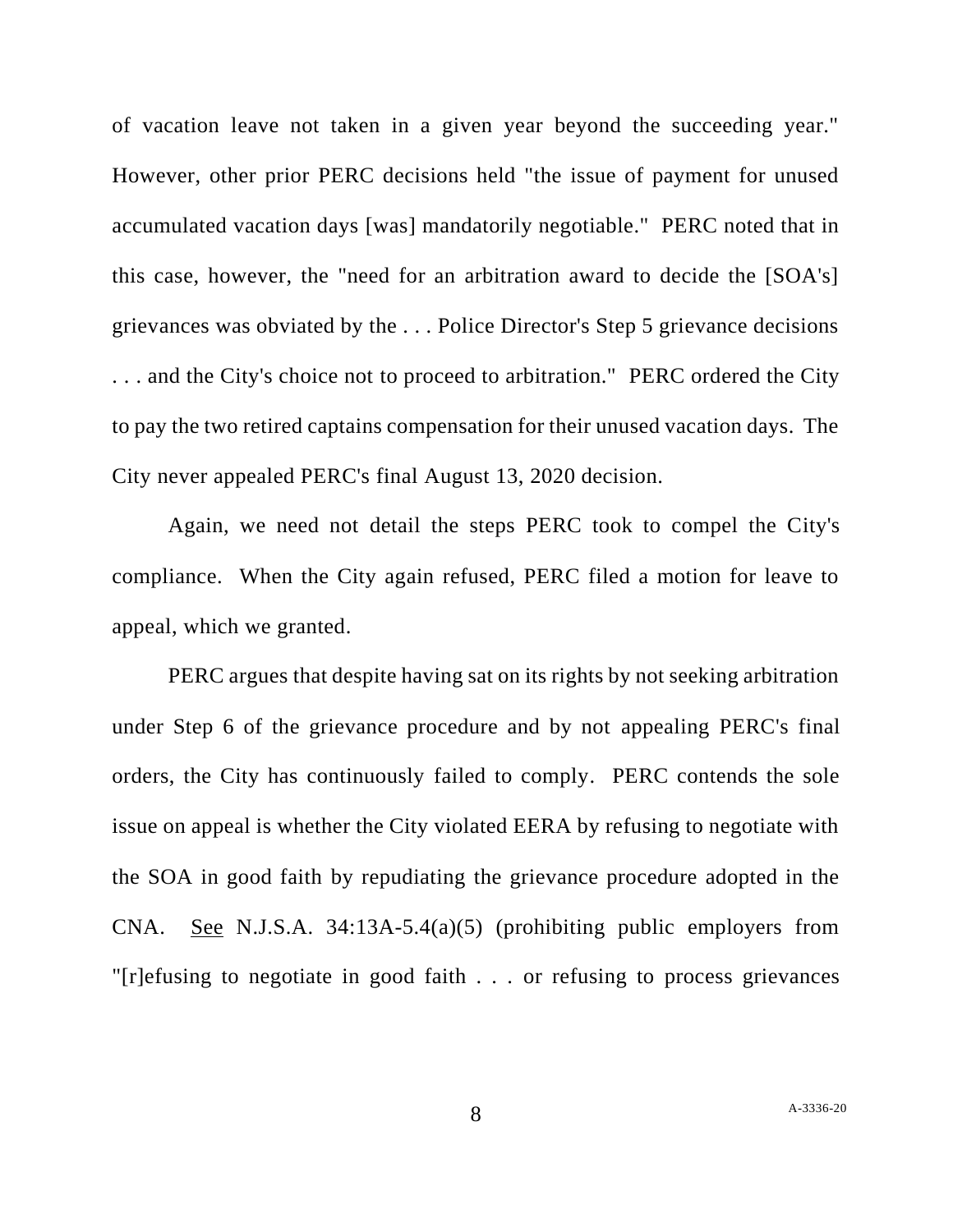. . . ."). Lastly, even though the merits of the SOA's grievance are not before us, PERC argues the City's stated reasons for non-compliance are meritless.

The City again contends PERC's orders compel it to violate the law and public policy. Alternatively, the City argues PERC's orders are "vague and unclear," asserting the orders impact individual SOA members who were never subjects of the grievance regarding unused vacation time, and unclear because the SOA failed to provide the City with specific information regarding the amounts of longevity pay due to individual officers. We reject the City's arguments, affirm, and order enforcement of PERC's orders.

Under the EERA, PERC's role changes from a "prosecutorial nature," in deciding whether to issue an unfair practice charge, to "an adjudicative one," when it decides if the "party charged in the complaint has committed an unfair practice and, if so, the determination of the appropriate remedy . . . ." Galloway Twp. Bd. of Educ. v. Galloway Twp. Educ. Ass'n, 78 N.J. 25, 34 (1978) (citing N.J.S.A. 34:13A-5.4(c)). "In the event of noncompliance with its orders issued in unfair practice cases, PERC resumes a prosecutorial role." Ibid. "The decision whether to initiate an enforcement action in a given case is entrusted to PERC's sound discretion." Id. at 35.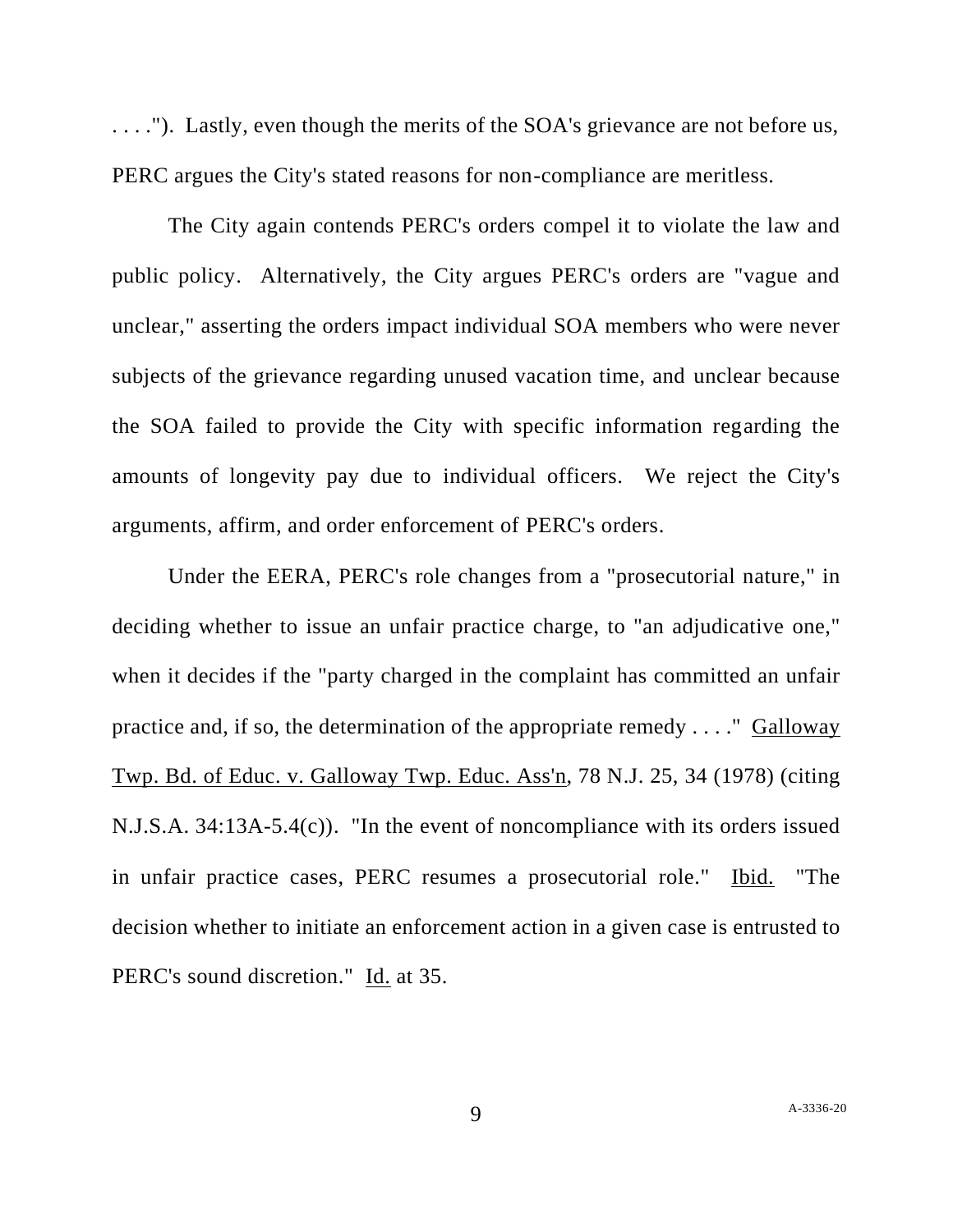# N.J.S.A. 34:13A-5.4(f) provides:

[PERC] shall have the power to apply to the Appellate Division . . . for an appropriate order enforcing any order of the commission issued under [N.J.S.A.  $34:13A-5.4$ ](c) or  $(d)^3$ ... and its findings of fact, if based upon substantial evidence on the record as a whole, shall not, in such action, be set aside or modified; any order for remedial or affirmative action, if reasonably designed to effectuate the purposes of this act, shall be affirmed and enforced in such proceeding.

"[O]nly PERC may file a motion before the Appellate Division to enforce its own order under the EERA. A prevailing party in a PERC proceeding only has the right to request that PERC enforce its own order." In re Belleville Educ. Ass'n, 455 N.J. Super. 387, 392 (App. Div. 2018). Under the statute, our review is "of a very limited scope." Galloway Twp. Bd. of Educ., 78 N.J. at 35 (citing N.J.S.A. 34:13A-5.4(f)).

The City contends PERC must demonstrate a willful failure to comply with its orders, and that our "assistance is necessary to secure compliance"; alternatively, the City argues it is entitled to an evidentiary hearing to determine whether it is noncompliant and, if so, why. We disagree. See id. at 37 ("In light

 $3$  Subsection (c) grants PERC exclusive power to prevent unfair employment practices, and subsection (d) provides PERC with "the power and duty" to determine whether a "matter in dispute is within the scope of collective negotiations."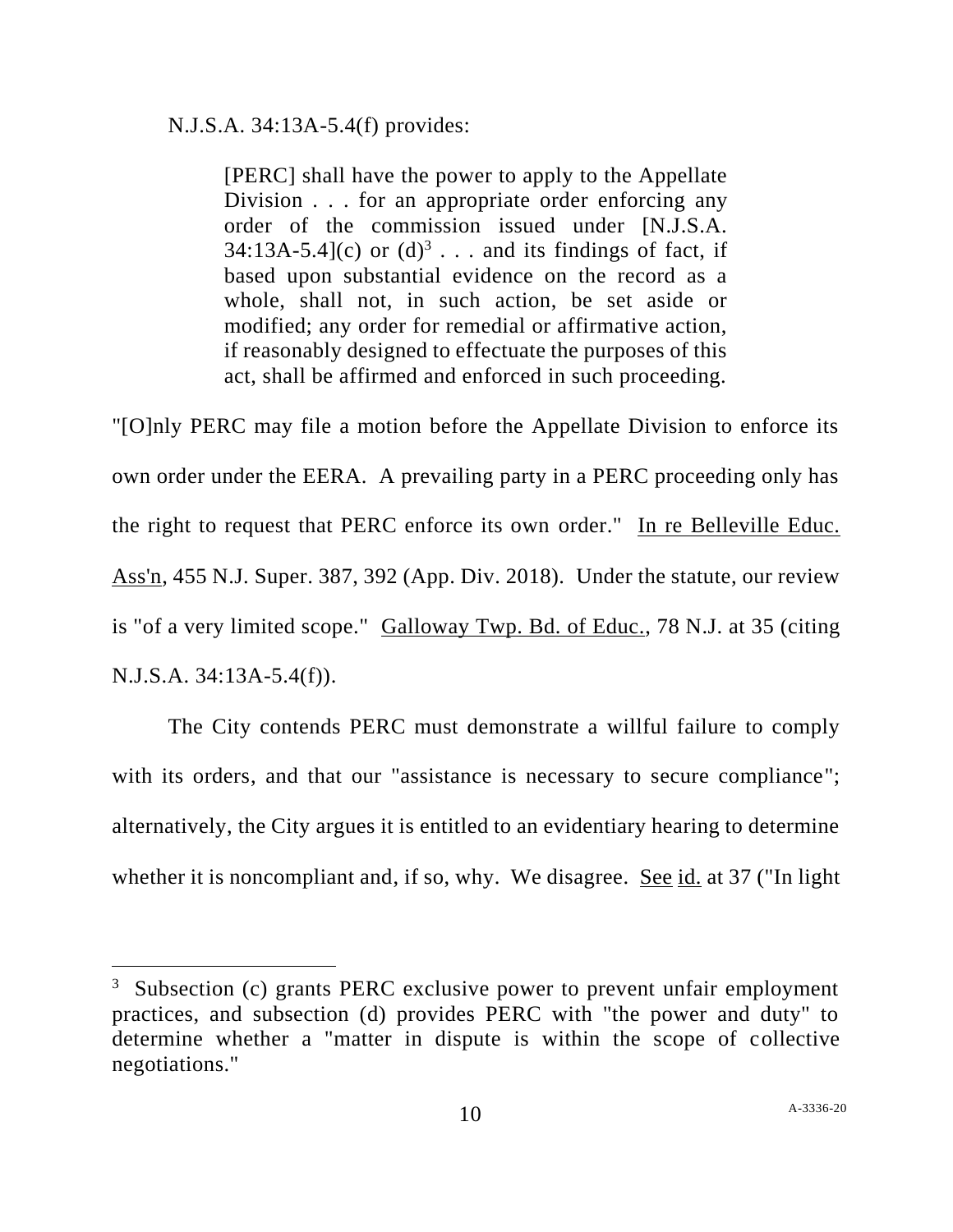of the express direction to the contrary in N.J.S.A. 34:13A-5.4(f), appellate courts may not withhold the entry of an enforcement order on the ground that PERC has failed to demonstrate noncompliance with its affirmed order."). Without question, PERC's orders rest "upon substantial evidence on the record as a whole," N.J.S.A. 34:13A-5.4(f); as to all the unfair practice charges, the City conceded that its designated grievance representative, the Police Director, issued a decision, with which the City failed to comply, and the City never sought arbitration as it was entitled to do under the CNA. The City has never contested that such conduct constitutes an unfair practice under N.J.S.A. 34:13A-5.4(a)(5).

We refuse to consider the "merits" of the City's defenses, specifically, that PERC's orders are contrary to law or against public policy, or that they are vague and unclear. Simply put, the City could have asserted those arguments by filing a timely appeal with our court. See Galloway Twp. Bd. of Educ., 78 N.J. at 37 n.5 (noting that while respondent in an enforcement action may not force PERC to demonstrate noncompliance with its orders, "there are . . . other occasions in which a quasijudicial party respondent may appropriately defend its decision [not to comply] in an appeal" from PERC's unfair practice decision and order)